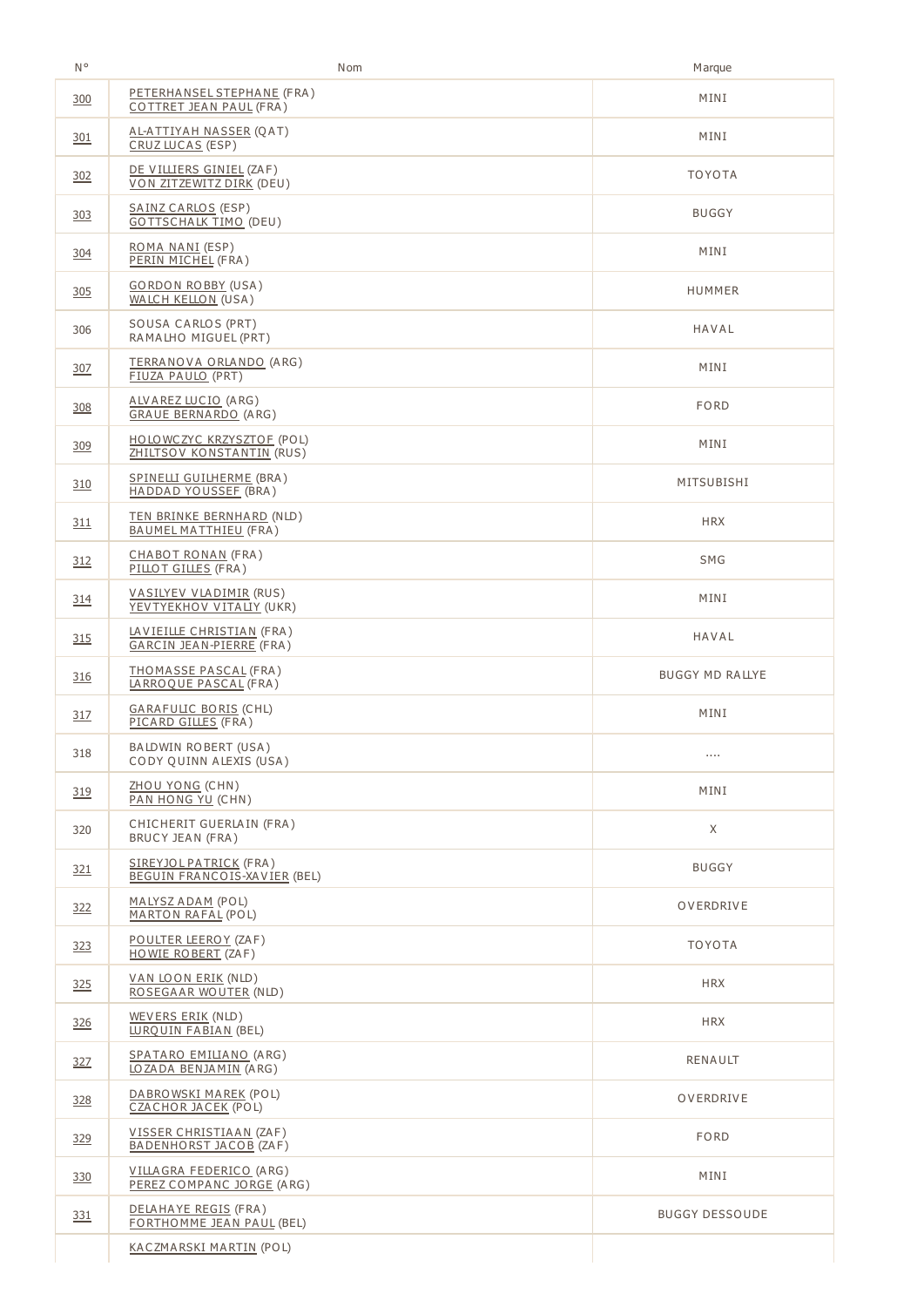| 332        | PALMEIRO FILIPE (PRT)                                                               | MINI                   |
|------------|-------------------------------------------------------------------------------------|------------------------|
| 333        | <b>HUZINK GERT (NLD)</b><br>MAIMON PASCAL (FRA)                                     | <b>HRX</b>             |
| 334        | YACOPINI ADRIAN ARTURO (ARG)<br>SCOPINARO MARCO (ARG)                               | <b>BMW</b>             |
| 335        | VAN MERKSTEIJN PETER (NLD)<br>CHEVAILLIER EDDY (BEL)                                | OVERDRIVE              |
| 336        | <u>VARELA REINALDO MARQUES</u> (BRA)<br><b>GUGELMIN GUSTAVO (BRA)</b>               | MITSUBISHI             |
| 337        | <b>SCHOTT STEPHAN (DEU)</b><br><b>SCHMIDT HOLM (DEU)</b>                            | MINI                   |
| 338        | <u>PATISSIER ISABELLE</u> (FRA )<br>DELLI-ZOTTI THIERRY (FRA)                       | <b>BUGGY</b>           |
| 339        | CHAVIGNY FREDERIC (FRA)<br>LENEVEU GUY (FRA)                                        | PROTO DESSOUDE         |
| <u>340</u> | GARCIA JOSE (ARG)<br>MALANO MAURICIO (ARG)                                          | <b>RENAULT</b>         |
| 341        | OGORODNIKOV LEONID (RUS)<br>NIKOLAEV ANTON (RUS)                                    | OVERDRIVE              |
| 342        | RAKHIMBAYEV AIDYN (KAZ)<br>DEMYANENKO VLADIMIR (RUS)                                | OVERDRIVE              |
| 343        | <u>FOJ XAVIER</u> (ESP)<br>SANTAMARIA IGNACIO (ARG)                                 | <b>TOYOTA</b>          |
| 344        | <b>GIBON NICOLAS (FRA)</b><br>MIURA AKIRA (JPN)                                     | <b>TOYOTA</b>          |
| 345        | <u>MITSUHASHI JUN</u> (JPN)<br><b>GUEHENNEC ALAIN (FRA)</b>                         | <b>TOYOTA</b>          |
| 346        | HAJAS PETER (USA)<br><b>SELCHOW KEVIN (USA)</b>                                     | BRENTHEL INDUSTRIES    |
| <u>347</u> | <u>CORONEL TIM</u> (NLD)                                                            | MC RAE                 |
| 348        | MATHEW CAMPBELL (CAN)<br>RAMIREZ PAYEN JR LUIS (USA)<br>AMBRIZ SUAREZ NICOLAS (MEX) | <b>DODGE</b>           |
| <u>349</u> | MASTROMATTEO VICTOR (ARG)<br>FUENZALIDA EMILIANO (CHL)                              | CHEVROLET              |
| 350        | ALCARAZ WILLIAM (FRA)                                                               | POLARIS                |
| 351        | <b>BEAUPRE PIOTR (POL)</b><br>LISICKI JACEK (POL)                                   | <b>BMW</b>             |
| 352        | LLOVERA ALBERT (AND)<br>DEBRON ARNAUD (FRA)                                         | <b>BUGGY MD RALLYE</b> |
| 354        | <b>BERNARD ERIC (FRA)</b>                                                           | TRIO II                |
| 356        | SILVA JUAN (ARG)<br><b>GLAVIC TOMISLAV (HRV)</b>                                    | MERCEDES               |
| 357        | VASSEUR PIERRE (FRA)<br>CRESPO CHRISTOPHE (FRA)                                     | BUGGY MD RALLYE        |
| 358        | <b>BULACIA MARCO (BOL)</b><br><b>GARCIA RUBEN (ARG)</b>                             | <b>TOYOTA</b>          |
| 359        | <u>PINILLOS LUIS FELIPE</u> (PER)<br><b>BROMBERG IVE (PER)</b>                      | <b>VOLKSWAGEN</b>      |
| 360        | <u>SISTERNA LINO</u> (ARG)<br>SISTERNA FEDERICO (ARG)                               | <b>BUGGY</b>           |
| <u>361</u> | ORLIN ALEXIEV (BGR)<br>NIKOLOV PLAMEN (BGR)                                         | FIAT                   |
| 362        | <b>BASSO RONALD (FRA)</b><br>MENARD JULIEN (FRA)                                    | NISSAN                 |
| <u>363</u> | FERRAND MALATESTA FERNANDO (PER)<br>FERRAND DEL BUSTO FERNANDO (PER)                | <b>VOLKSWAGEN</b>      |
| 364        | DUCLOS NICOLAS (FRA)<br>DELAUNAY SEBASTIEN (FRA)                                    | POLARIS                |
| 365        | GRIGOROV ANTON (RUS)                                                                | OSC                    |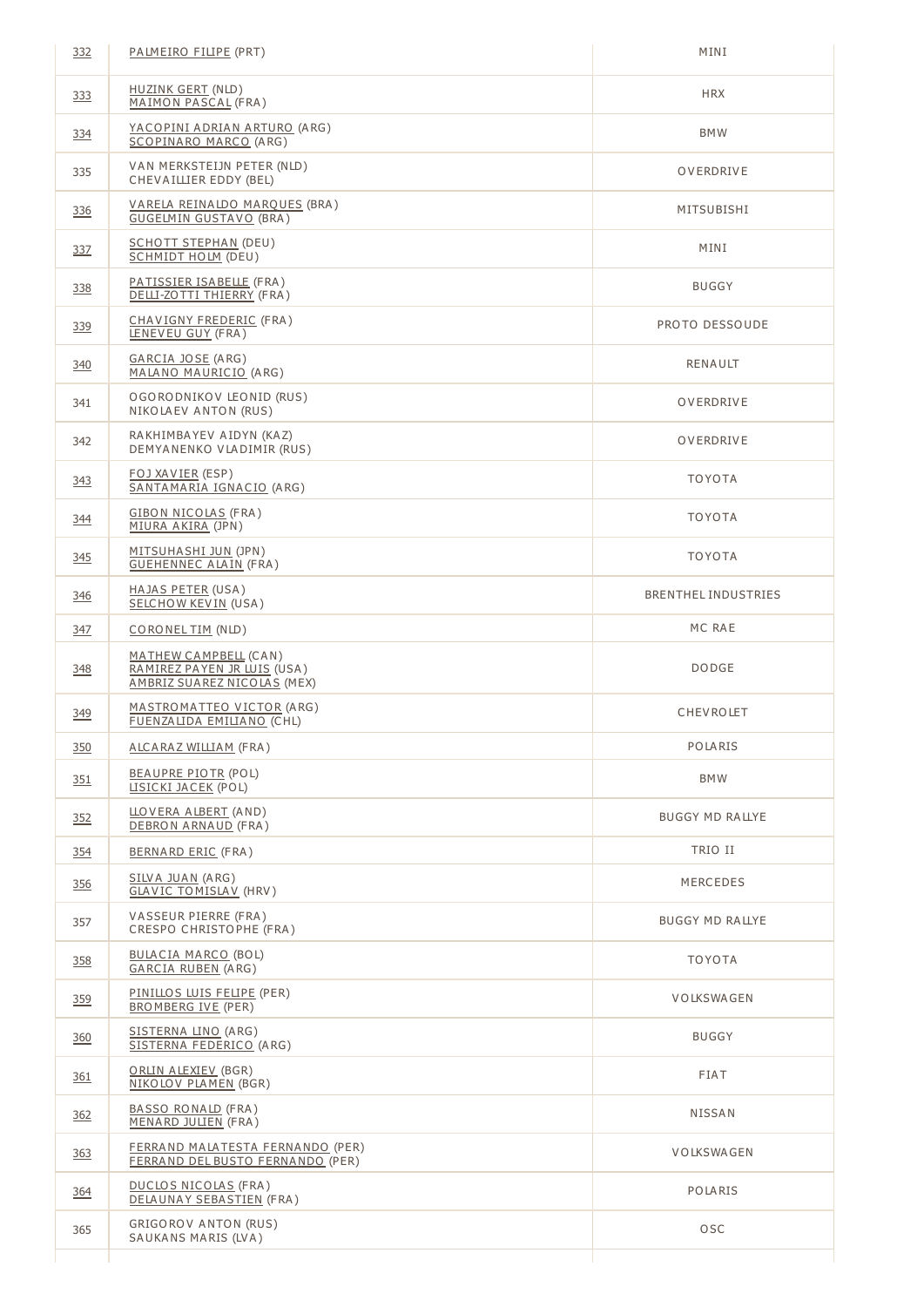| 366        | CONNELL GARRY (AUS)<br>SEEL ANNIE (SWE)                                      | POLARIS                |
|------------|------------------------------------------------------------------------------|------------------------|
| 367        | <u>YACOPINI ALEJANDRO</u> (ARG)<br>MERLO DANIEL (ARG)                        | <b>TOYOTA</b>          |
| 368        | ISSABAYEV BAUYRZHAN (KAZ)<br>ASHIMOV GABDULLA (KAZ)                          | OVERDRIVE              |
| 369        | <b>EGUIGUREN LUIS (CHL)</b><br>CLAUDIO ESPINOZA (CHL)                        | <b>FOTON</b>           |
| <u>370</u> | <u>FOUQUET LAURENT</u> (FRA)<br>DECRE EUGENIE (CHE)                          | PROTO SODICARS         |
| 371        | LACHAUME PIERRE (FRA)<br>POLATO JEAN MICHEL (FRA)                            | <b>BUGGY MD RALLYE</b> |
| 372        | PITA FRANCISCO (PRT)<br><b>GONCALVES HUMBERTO (PRT)</b>                      | <b>SMG</b>             |
| 373        | VANAGAS BENEDIKTAS (LTU)<br>RUDNITSKI ANDREI (BLR)                           | <b>OSC</b>             |
| 374        | BRISKINDOV ROMAN (RUS)<br>MESHCHERYAKOV KONSTANTIN (RUS)                     | <b>G-FORCE PROTO</b>   |
| 375        | COMMAGNAC YANNICK (FRA)<br>LAVERGNE HERVE (FRA)                              | SMG                    |
| 377        | <b>BULACIA MIGUEL (BOL)</b><br>PONCE MARCO (BOL)                             | <b>TOYOTA</b>          |
| 378        | <u>SAVENKO SERGEY</u> (RUS)<br>MALTSEV DENIS (RUS)                           | GAZ                    |
| 379        | <u>MACHACEK JOSEF</u> (CZE)<br>TOSENOVSKY VLASTIMIL (CZE)                    | <b>BUGGY</b>           |
| 380        | HIRAHOKA TOMAS (PER)<br>LOPEZ JESUS (PER)<br>LEON FRANCISCO (PER)            | MITSUBISHI             |
| 381        | BASSO JEAN CLAUDE (FRA)<br><b>VERBER ROBERT</b> (FRA)                        | <b>TOYOTA</b>          |
| 382        | STRUGO JEAN PIERRE (FRA)<br>CATTARELLI BRUNO (FRA)                           | <b>BUGGY</b>           |
| 383        | KUZNETSOV ILYA (RUS)<br>ELAGIN ROMAN (RUS)                                   | $\cdots$               |
| 384        | <u>WISSMANNS RAINER</u> (DEU)<br>ROCHE FABRICE (FRA)                         | <b>BOWLER</b>          |
| 385        | SMULEVICI ETIENNE (FRA)<br>LAMBERT OLIVIER (FRA)                             | PROTO MD EUROREPAR     |
| <u>386</u> | <b>SEAIDAN YASIR (SAU)</b><br>LICHTLEUCHTER LAURENT (FRA)                    | POLARIS                |
| 387        | THEURIOT JEAN - PHILIPPE (FRA)<br>PROT PATRICK (FRA)                         | <b>BOWLER</b>          |
| 388        | <b>BOUTRON PHILIPPE (FRA)</b><br>BARBET MAYEUL (FRA)                         | <b>BUGGY</b>           |
| 389        | <b>GUAYASAMIN SEBASTIAN (ECU)</b><br>CARRENO OSCAR (ECU)                     | <b>TOYOTA</b>          |
| 390        | <b>SANDOR SEBESTYEN (HUN)</b><br>BOGNAR JÓZSEF (HUN)<br>UNGVARI MIKLÓS (HUN) | <b>TOYOTA</b>          |
| <u>391</u> | MARTINEZ RICARDO DANIEL (ARG)<br>TORLASCHI RICARDO ADRIAN (ARG)              | NISSAN                 |
| 392        | DOLLEVOET EBERT (NLD)<br>SNIJDERS MARCEL (NLD)                               | <b>VOLVO</b>           |
| 393        | CAMPILLAY JAVIER (CHL)<br>OCAMPO JOSE CLAUDIO (ARG)                          | SAM-MERCEDES           |
| 394        | MORIN ERIC (FRA)<br>DIAS FERNANDO (FRA)                                      | <b>BOWLER</b>          |
| 395        | HARRIS TONY (GBR)<br><b>EVANS QUIN (GBR)</b>                                 |                        |
| 396        | CINOTTO PIETRO (ITA)<br>DOMINELLA MAURIZIO (ITA)                             | <b>TOYOTA</b>          |
| 397        | FRETES MILCIADES (PRY)<br>SERGIO RUSCONI (ARG)                               | <b>GREAT WALL</b>      |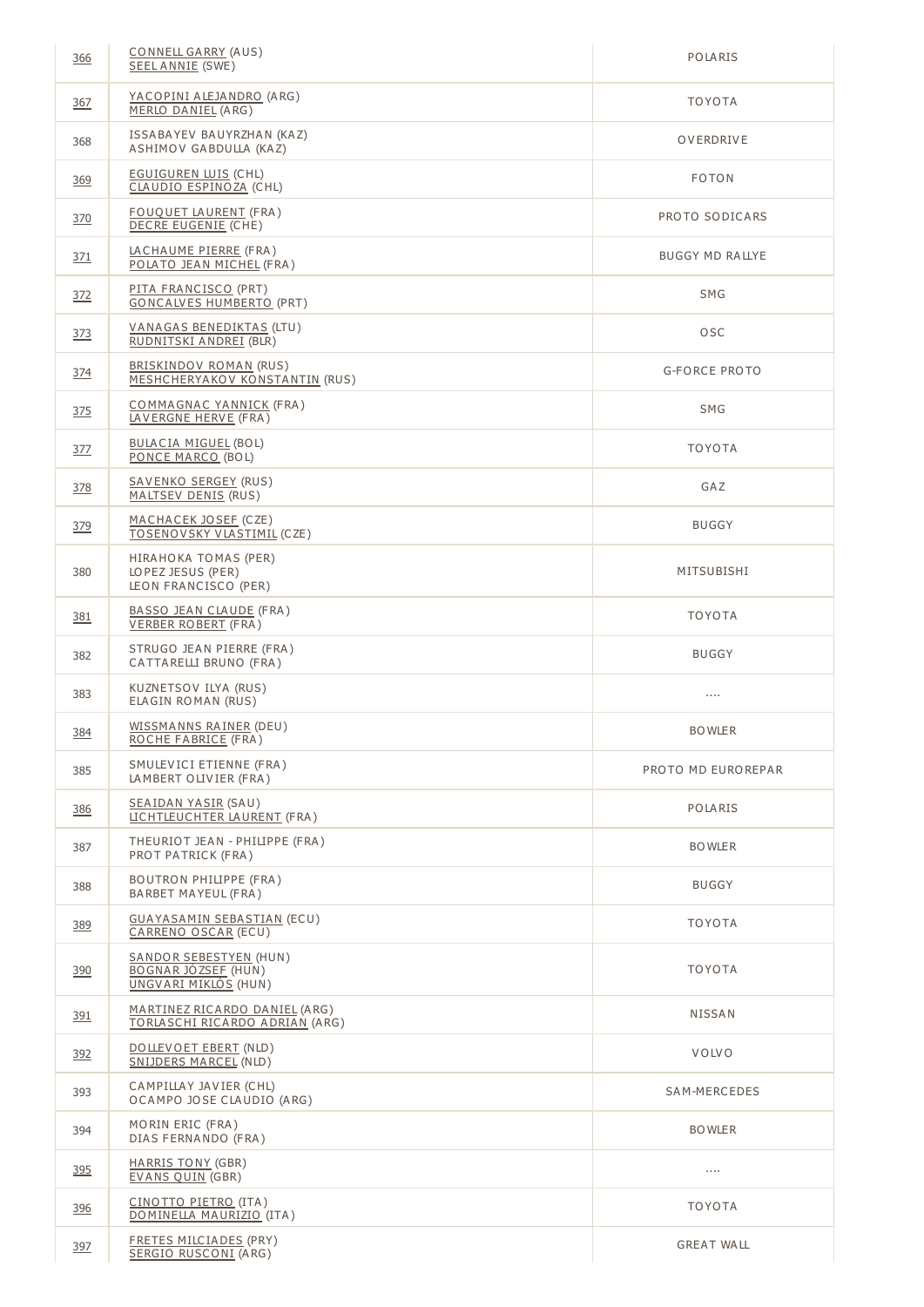| 398        | TARTARIN YVES (FRA)<br>DUPLE STEPHANE (FRA)                                                    | <b>NISSAN</b>  |
|------------|------------------------------------------------------------------------------------------------|----------------|
| 399        | BLANGINO JOSE ANTONIO (ARG)<br>ANDREANI ADRIANA ALIDA (ARG)                                    | POLARIS        |
| 400        | RAUD PHILIPPE (FRA)<br>SAINT MARC PATRICE (FRA)                                                | <b>TOYOTA</b>  |
| 401        | DIERS HERVE (FRA)<br><b>BROUSSE ALAIN (FRA)</b>                                                | <b>TOYOTA</b>  |
| 402        | <u>AUDAS ROGER</u> (FRA)<br><b>GOSSELIN PHILIPPE (FRA)</b>                                     | OPTIMUS        |
| 403        | CHAUBET BERNARD (FRA)<br>SEILLET BRUNO (FRA)                                                   | MITSUBISHI     |
| <u>404</u> | RUNDLE THOMAS (ZAF)<br>MOHR JUAN (ZAF)                                                         | <b>TOYOTA</b>  |
| <u>405</u> | BENSADOUN DAVID (CAN)<br><b>BEAULE PATRICK (CAN)</b>                                           | RALLYRAID UK   |
| 406        | LINARES JUAN MANUEL (COL)<br>MALDONADO FRANCK (FRA)                                            | PROTO SODICARS |
| 407        | AGUIRRE MENACHO RAMIRO (BOL)<br>ZELAYA LLANOS JOB DAVID (BOL)<br><b>AGUIRRE GUSTAVO (BOL)</b>  | <b>TOYOTA</b>  |
| 408        | MORENO PIAZZOLI RODRIGO JAVIER (CHL)<br>ARAYA DIAZ JORGE GABRIEL (CHL)                         | <b>TOYOTA</b>  |
| 409        | JUKNEVICIUS ANTANAS (LTU)<br>OBOLEVICIUS VYTAUTAS (LTU)                                        | <b>TOYOTA</b>  |
| 410        | <b>HENK THEUNISSEN (NLD)</b><br>VAN DER VEGT EDWIN (NLD)<br><b>STEENBEEK VAN HENDRIK (NLD)</b> | <b>DODGE</b>   |
| <u>411</u> | CHICHARRO ALVARO (CHL)<br>CHICHARRO ALVARO JR (CHL)                                            | <b>FOTON</b>   |
| 412        | CINOTTO MICHELE (ITA)<br>FULVIO ZINI (ITA)                                                     | <b>TOYOTA</b>  |
| <u>413</u> | BEREZOVSKIY DENIS (KAZ)<br><b>FALKOV IGNAT (KAZ)</b>                                           | NISSAN         |
| 414        | DI PALMA JOSE LUIS (ARG)<br>SCICOLONE GERARDO OSCAR (ARG)                                      | <b>TOYOTA</b>  |
| 415        | CZARNECKI GRZEGORZ (POL)<br>BOBA BARTLOMIEJ (POL)                                              | <b>TOYOTA</b>  |
| 416        | <b>GANDARA OMAR (ARG)</b><br>LIPEZ MAURO ESTEBAN (ARG)                                         | <b>TOYOTA</b>  |
| 417        | LOGINOV PAVEL (RUS)<br>PETENKO IGOR (RUS)                                                      | CAN-AM         |
| 418        | AMOR EDUARDO OSVALDO (ARG)<br>JATON ARIEL (ARG)                                                | <b>TOYOTA</b>  |
| 419        | CHEVALLIER PATRICE (FRA)<br>AUBEL PASCAL (FRA)                                                 | NISSAN         |
| 420        | GARCES HERNAN (CHL)<br>ALVARO LEON (CHL)                                                       | <b>TOYOTA</b>  |
| 421        | ILLANES RODRIGO (CHL)<br>CORDANO ENZO (CHL)                                                    | CAN-AM         |
| 422        | ETEROVIC S. ERNESTO (BOL)<br>ETEROVIC T ERNESTO (BOL)                                          | RALLYRAID UK   |
| 423        | <b>GONZALEZ JOSE LUIS (ARG)</b><br>POSE ROMERO OSCAR CARLOS ANTONIO (ARG)                      | <b>TOYOTA</b>  |
| <u>424</u> | <b>GOTT BENJAMIN (GBR)</b><br><b>GILLESPIE PHILLIP</b> (GBR)                                   |                |
| 425        | RAULET CHRISTIAN (FRA)<br>LAPLACE GABRIEL (FRA)                                                | <b>TOYOTA</b>  |
| <u>426</u> | <b>GENOVINI THIERRY (FRA)</b><br>MOGNIER GERALD (FRA)                                          | <b>TOYOTA</b>  |
| 427        | BARBERY LUIS (BOL)<br>DAZA HERNAN (BOL)                                                        | <b>TOYOTA</b>  |
|            | <b>GIRARD CHRISTOPHE (FRA)</b>                                                                 |                |